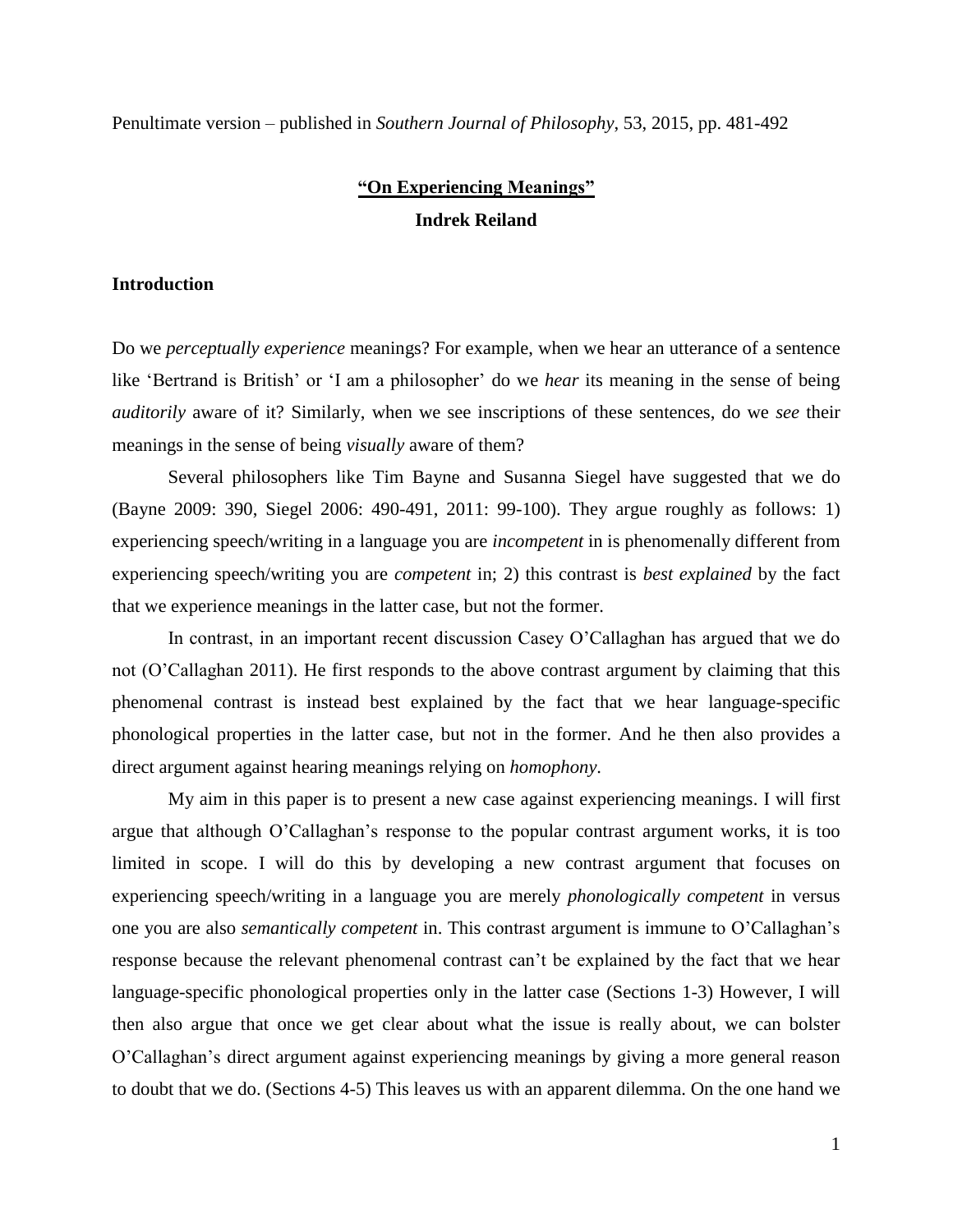have a new contrast argument in favor of experiencing meanings that is immune to O'Callaghan's response. However, on the other hand we have good reasons to doubt that we experience meanings. I will conclude by dissolving the dilemma by arguing that the new phenomenal contrast is best explained by thinking that the employment of semantic competence has itself either sensory phenomenal accompaniments or a distinctive cognitive phenomenology (Section 6). The upshot is that even the new contrast argument ultimately fails to establish that we experience meanings. Given that we've also shown that there are good reasons to doubt that we do experience meanings, it's reasonable to conclude that we don't.

## **1. The Initial Contrast Argument**

Let's start by taking a closer look at the popular contrast argument that motivates the claim that we experience meanings.<sup>1</sup> Consider the following pair of situations: in  $SI$  you can't speak Estonian and have the perceptual experience of hearing an Estonian speaker utter the sentence 'Kao minema!'; in *S2* you've learnt Estonian and have the perceptual experience of hearing the same Estonian speaker utter the same sentence which, as you now know, is synonymous with 'Get lost!' in English. It seems evident that the overall experience *O1* had in *S1* of which the perceptual experience *E1* is a part and the overall experience *O2* had in *S2* of which the perceptual experience *E2* is a part differ in phenomenal character (for support of this claim, see the discussion in O'Callaghan 2011: 786-797). Following Susanna Siegel, the argument then proceeds as follows:

(1) *O1* and *O2* differ in phenomenal character.

 $\overline{a}$ 

- (2) If *O1* and *O2* differ in phenomenal character, then *E1* and *E2* differ in phenomenal character.
- (3) Therefore, *E1* and *E2* differ in phenomenal character.

 $<sup>1</sup>$  An analogous argument is frequently used to motivate the claim that we experience natural and functional kind</sup> properties like *being a pine tree* or *being a stethoscope* (see Siegel 2006, 2011).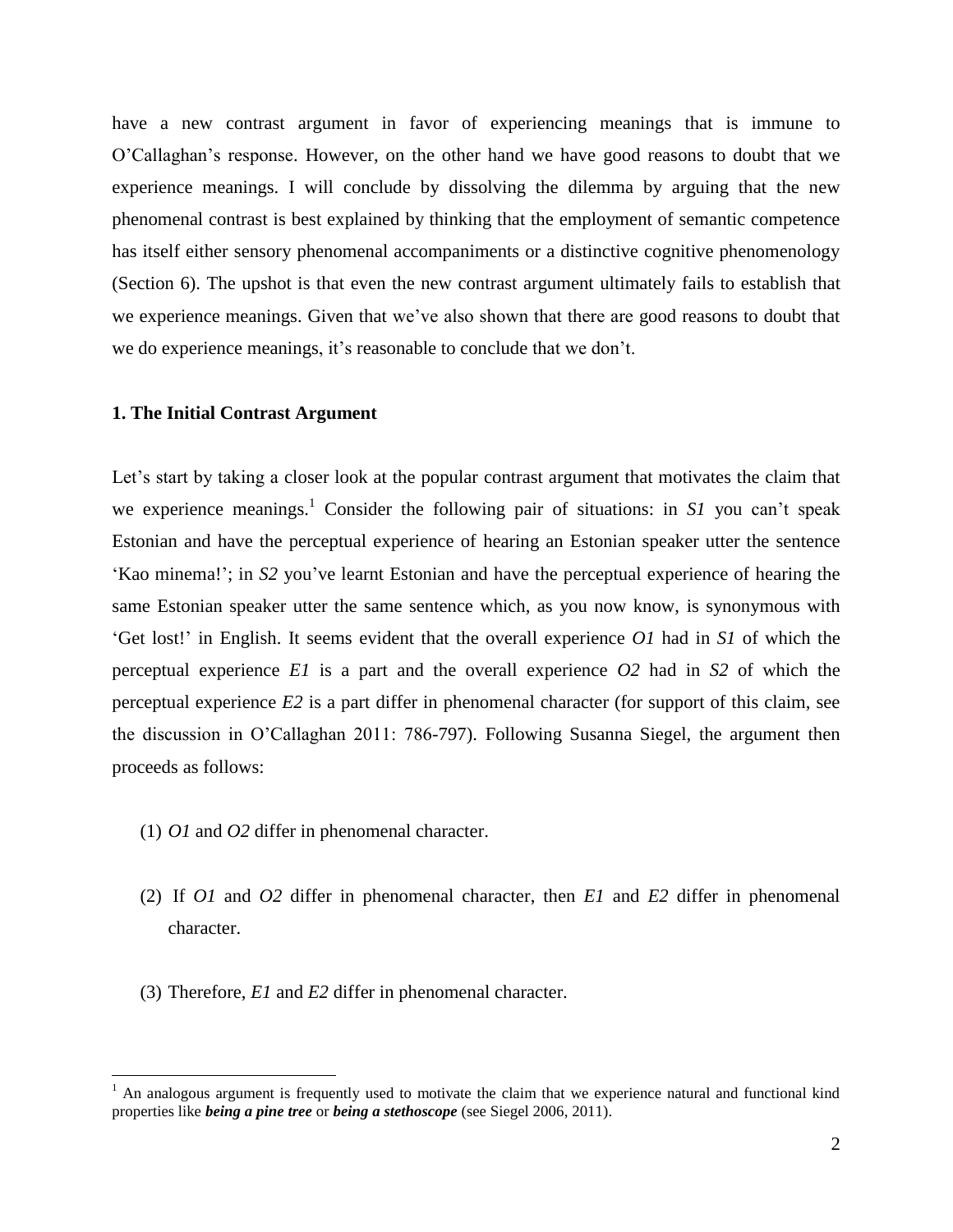- (4) If *E1* and *E2* differ in phenomenal character, then *E1* and *E2* differ in which properties one perceptually experiences while having them.
- (5) Therefore, *E1* and *E2* differ in which properties one perceptually experiences while having them.
- (6) If *E1* and *E2* differ in which properties one perceptually experiences while having them, then *E1* and *E2* differ in whether one perceptually experiences the meaning of the utterance of 'Kao minema!' while having them.
- (7) Therefore, *E1* and *E2* differ in whether one perceptually experiences the meaning of the utterance of 'Kao minema!' while having them. (Compare Siegel 2006: 502, 2011: 100; O'Callaghan 2011: 792)

The conclusion entails that we can perceptually experience at least one utterance's meaning. And since the argument could be run for utterances of other expressions in a similar way, one could conclude that we can perceptually experience their meanings as well.

The argument has three substantive and controversial premises which require defense: (2), (4), and (6). (2) can be supported by arguing that the best way to explain why *O1* and *O2*  differ in phenomenal character is by taking *E1* and *E2* to differ in phenomenal character. In this case arguing for this is relatively easy since some of the most salient differences between *O1* and *O2* have to do with whether one hears word boundaries. And such perceptually salient differences in parsing are unlikely to be due to differences in non-perceptual phenomenology or in background phenomenology pertaining to mood etc. (compare Siegel 2006: 492-497).

Similarly, (4) can supported by arguing that the differences between *E1* and *E2* are not due to differences in non-representational aspects of phenomenology, if there are any. Again, this is relatively plausible since hearing word boundaries is clearly not a matter of a raw feeling of familiarity, even if there is such a thing (compare Siegel 2006: 497-498).

Finally, (6) must be supported by arguing that differences between *E1* and *E2* are not due to differences in experiencing non-semantic properties. As we will see in the next section, this is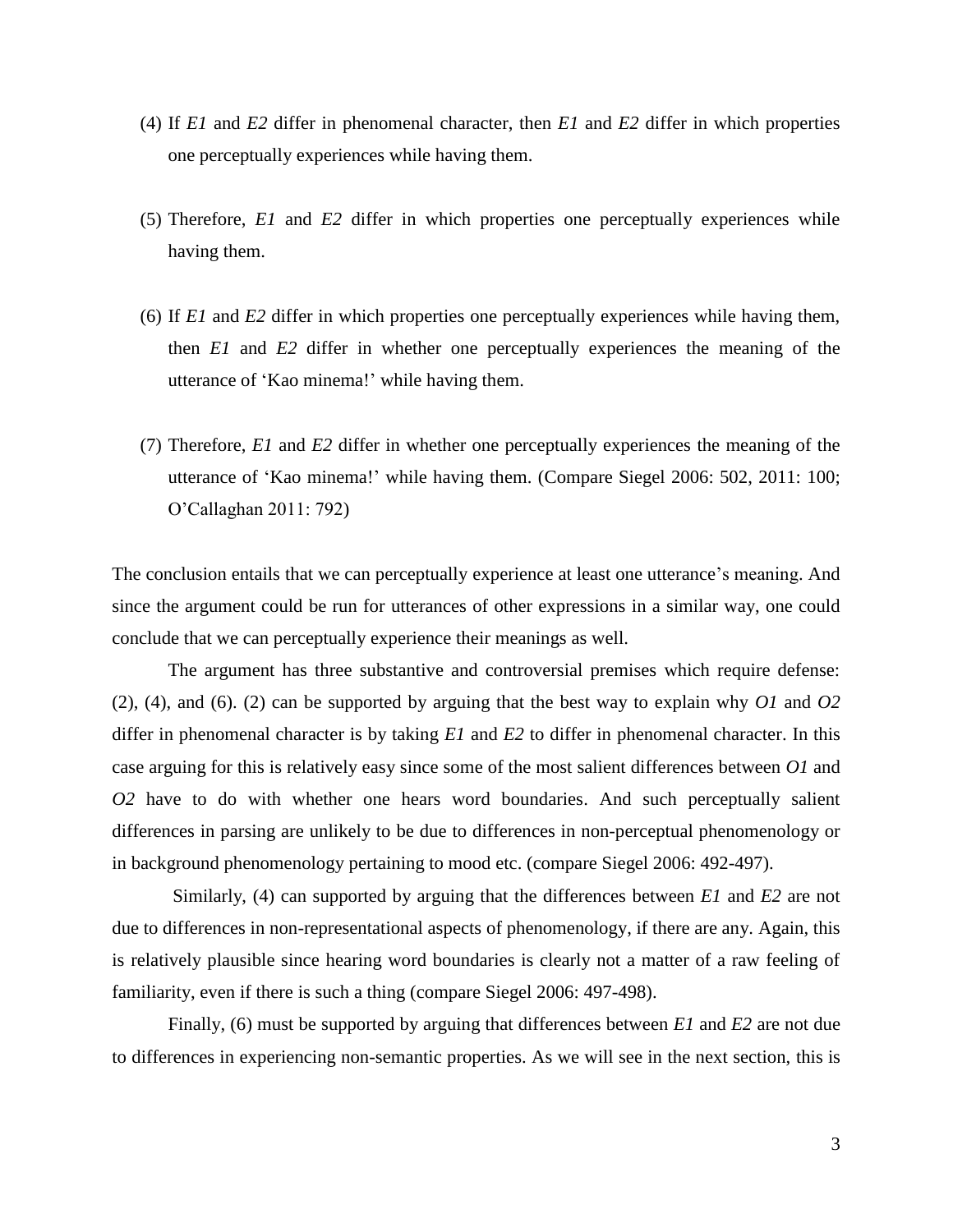much more controversial because it's actually quite plausible that hearing word boundaries is a matter of experiencing phonological properties.

## **2. O'Callaghan's Response**

 $\overline{a}$ 

The popular contrast argument takes off from an indisputable phenomenal contrast between two overall experiences and concludes that the best explanation of it is that in one case we hear meanings. Detractors could resist it by denying any of (2), (4), or (6), and by offering an alternative explanation of the contrast.<sup>2</sup> In an important recent discussion, Casey O'Callaghan grants the first two, but denies (6). More specifically, he argues that the best explanation of the phenomenal contrast is that after we've learned Estonian we hear certain language-specific phonological features (O'Callaghan 2011). Let's take a closer look.

O'Callaghan argues that every spoken language uses a set of audible "building blocks" or *phones* to build up further sounds. Phones are studied by phonetics and can be thought of as the smallest perceptible differences significant for a language. However, different spoken languages differ in which phones they use and which of the built up further sounds they treat as linguistically equivalent. Thus, every spoken language includes distinctive further sounds treated as linguistically equivalent or *phonemes*. Phonemes are studied by phonology and can be thought of as the minimal significant differences for a particular language. It follows that utterances of expressions of a language have language-specific phonological features (O'Callaghan 2010: 312- 319, 2011: 802-803). Furthermore, becoming competent with a particular language involves *learning* to hear utterances as having these phonological features (O'Callaghan 2011: 804-805). Thus, the best explanation for the phenomenal contrast in cases like the above is simply the fact that after we've learned a language like Estonian we hear the utterance of 'Kao minema!' as having these phonological features.

O'Callaghan's claim that becoming competent with a language involves learning to hear language-specific phonological features is very plausible. I also think that his response works against the above popular contrast argument. However, I want to argue that it is too limited in scope. One reason why one might think this is that it covers only audition and it's not clear

<sup>&</sup>lt;sup>2</sup> Siegel's original argument has been resisted by rejecting each of the analogues of (2), (4), and (6). For example, for rejection of the premise equivalent to (2) see Brogaard 2013, Reiland 2014. And for rejection of the premise equivalent to (4) see Briscoe 2015, Brogaard 2013, Nanay 2011, Price 2009.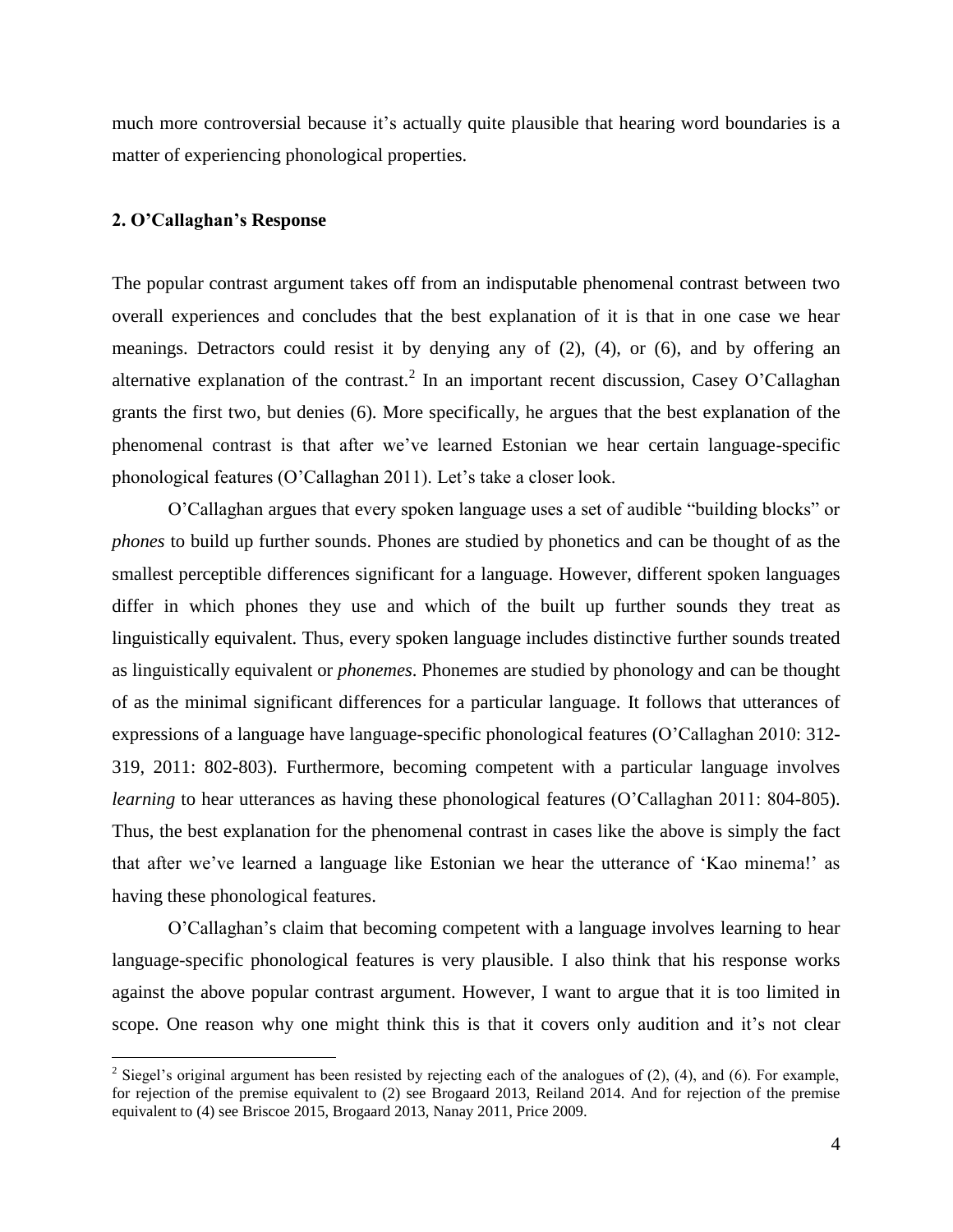whether and how it extends to vision. But this is not what I want to focus on. Instead, I want to show that it doesn't even cover every case of audition by developing a new contrast argument.

## **3. A New Contrast Argument**

The popular contrast argument contrasted cases of incompetence with a language with cases of *full* competence. However, competence with a language consists of different competences and comes in degrees. For example, due to taking classes in school I'm competent enough in Russian to parse speech into different words and can without effort read aloud in a way that sounds fine to the native speakers. Similarly, due to listening to a lot of Latin music I'm competent enough in Spanish to be able to sing along. Thus, we could say that I'm relatively *phonologically competent* in Russian and Spanish and could argue that I'm able to hear at least some of the language-specific phonological features. But my *semantic competence* is severely limited. Focusing on the consumption side, I can't really understand most conversations between people who speak Russian or Spanish. Thus, this is a case where my taking classes in school or exposure to music has resulted in my becoming phonologically competent with Russian and Spanish while giving me a very limited semantic competence.

Lest you think this only happens with non-native languages, here's another example. I know people whose native language is Tagalog and who are clearly phonologically competent in it and can hear the language-specific phonological features. However, due to migrating at a young age and solely speaking English afterwards, their semantic competence with the language has considerably diminished over time. Thus, this is a case where solely speaking a different language has left the phonological competence with their native language intact while resulting in significant loss of semantic competence.

Here's a final, more systematic example. Opera singers who routinely sing in Italian are clearly phonologically competent with it. However, there is no need for them to also be semantically competent and many are not. Thus, this is a case where lots of people plausibly systematically acquire only phonological competence.

The fact that there are such cases suggests that we can arrive at a novel contrast argument by contrasting cases of phonological or otherwise partial competence (e. g. knowing how to read Cyrillic text) with cases of full competence including semantic competence. Thus, consider the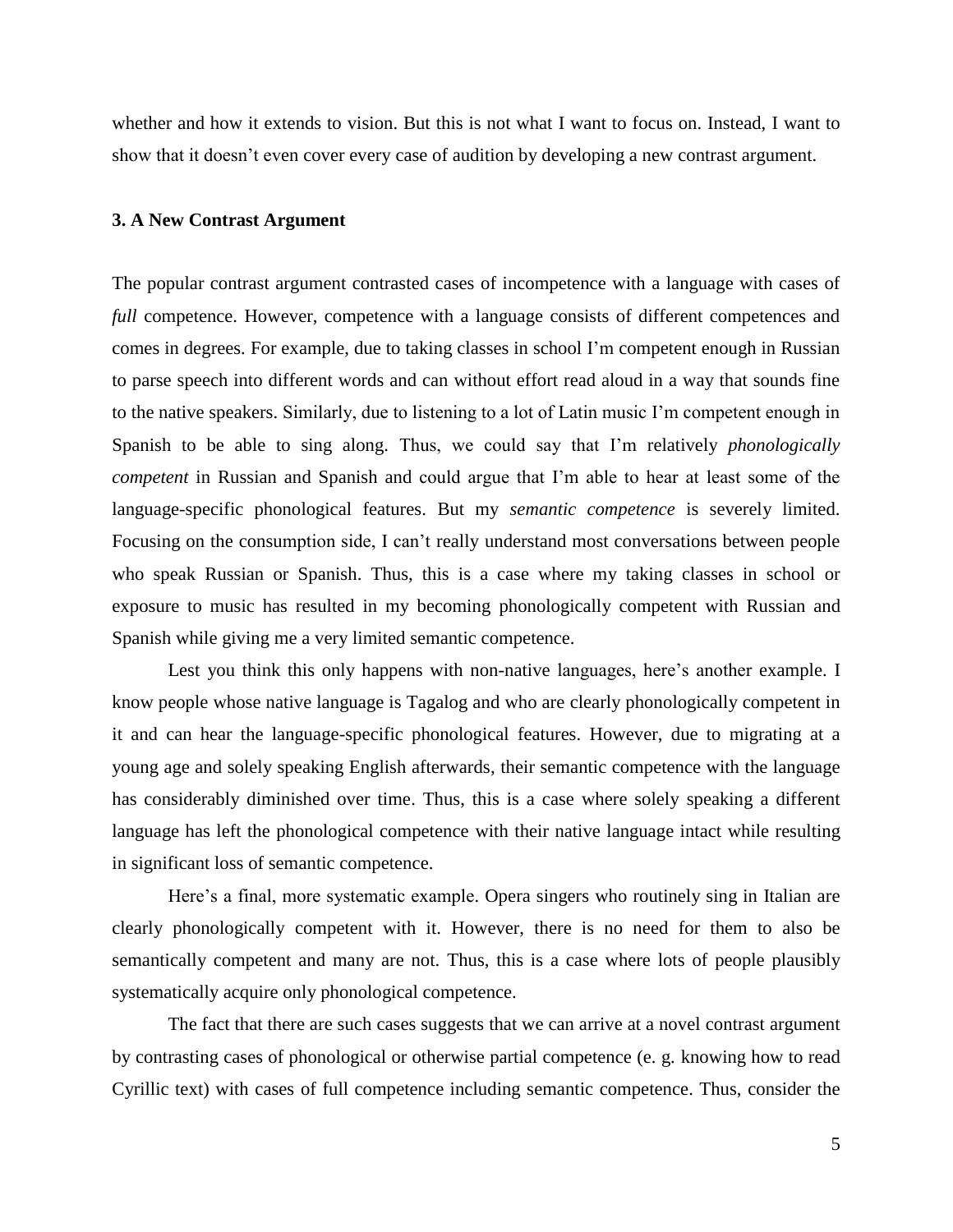following pair of situations: in *S3* you have acquired phonological competence with Estonian, but not semantic competence and have the perceptual experience of hearing an Estonian speaker utter the sentence 'Kao minema!'; in *S4* you've acquired full competence with Estonian and have the perceptual experience of hearing the same Estonian speaker utter the same sentence which, as you now know, is synonymous with 'Get out!' in English. It still seems evident that the overall experience *O3* had in *S3* of which the perceptual experience *E3* is a part and the overall experience *O4* had in *S4* of which the perceptual experience *E4* is a part differ in phenomenal character. Just like before, the argument now proceeds as follows:

- (1) *O3* and *O4* differ in phenomenal character.
- (2) If *O3* and *O4* differ in phenomenal character, then *E3* and *E4* differ in phenomenal character.
- (3) Therefore, *E3* and *E4* differ in phenomenal character.
- (4) If *E3* and *E4* differ in phenomenal character, then *E3* and *E4* differ in which properties one perceptually experiences while having them.
- (5) Therefore, *E3* and *E4* differ in which properties one perceptually experiences while having them.
- (6) If *E3* and *E4* differ in which properties one perceptually experiences while having them, then *E3* and *E4* differ in whether one perceptually experiences the meaning of the utterance of 'Kao minema!' while having them.
- (7) Therefore, *E3* and *E4* differ in whether one perceptually experiences the meaning of the utterance of 'Kao minema!' while having them.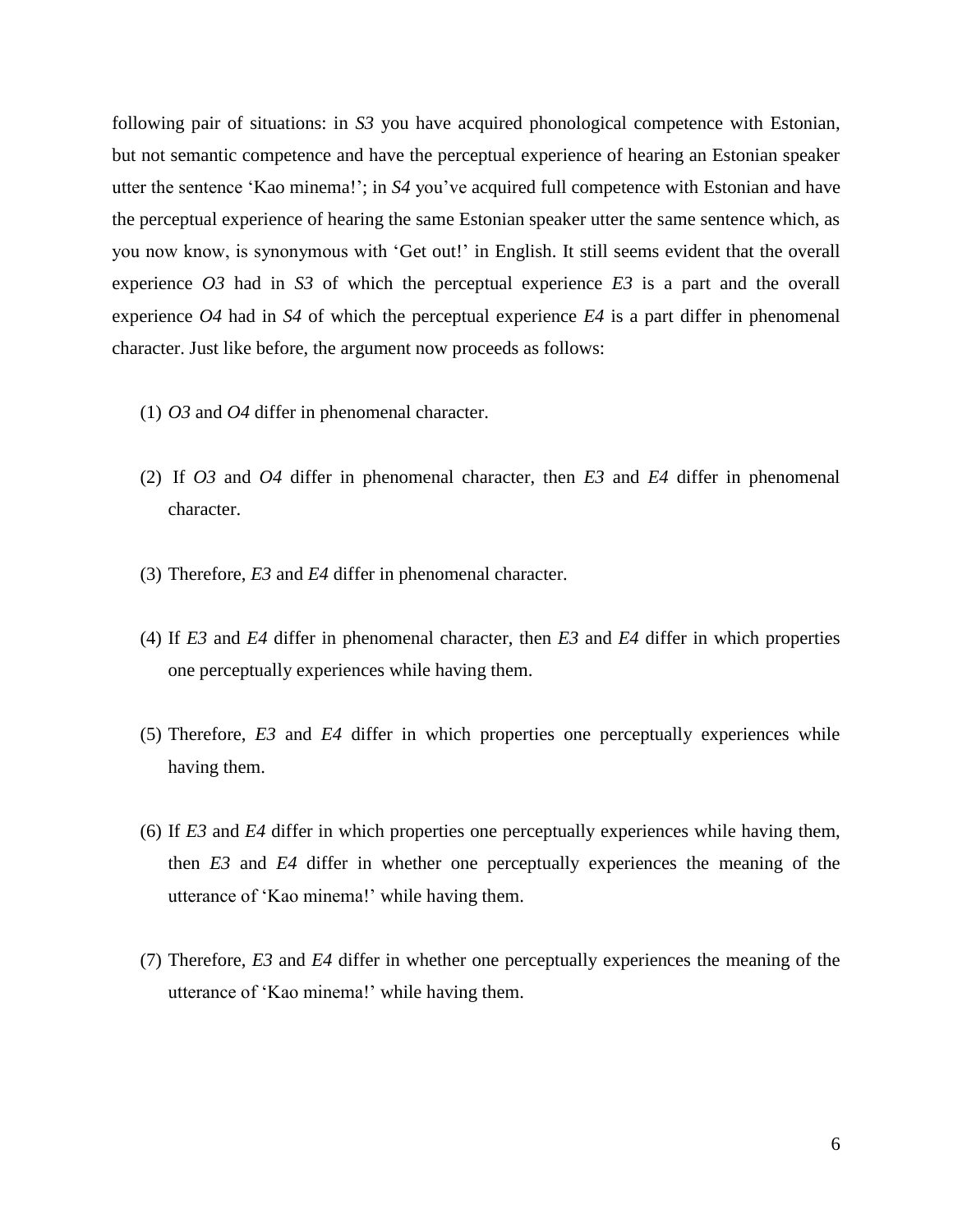The conclusion entails that we can perceptually experience at least one utterance's meaning. And since the argument could be run for utterances of other expressions in a similar way, one could conclude that we can perceptually experience their meanings as well.

The argument has again three substantive and controversial premises which require defense: (2), (4), and (6). (4) can be supported by arguing that the differences between *E3* and *E4* are not due to differences in non-representational aspects of phenomenology, if there are any. Again, this is at least somewhat plausible since understanding-related phenomenal differences don't seem to be a matter of a raw feeling of familiarity.

Similarly, (6) can be supported by arguing that differences between *E3* and *E4* are not due to differences in experiencing non-semantic properties. In contrast to the original argument, in this case arguing for this is relatively easy since the most salient differences between *O1* and *O2* have to do with whether one comprehends speech. And comprehension-related differences are unlikely to be due to differences in experiencing non-semantic properties.

Finally, (2) must be supported by arguing that the best way to explain why *O3* and *O4* differ in phenomenal character is by taking *E3* and *E4* to differ in phenomenal character. As we will see in the final section, this is much more controversial because it's quite plausible that comprehension-related differences are non-perceptual.

It should be clear that the availability of this new contrast argument shows that O'Callaghan's response is too limited in scope in not covering every case of audition. In response to the original argument O'Callaghan argued that the best explanation of the phenomenal contrast is that after we've learned Estonian we hear certain language-specific phonological features. Since in the case of the new argument the contrast can't be so explained it should be obvious that it is immune to O'Callaghan's response.

#### **4. What Is the Issue About?**

Thus far, I've argued that O'Callaghan's response to the popular contrast argument is too limited in scope by developing a new contrast argument which is immune to it. Let us now take a step back and consider what the issue is really about.

What does it mean to say that we experience meanings? From the point of view of mainstream philosophy of language, the question whether we can hear or see utterances' or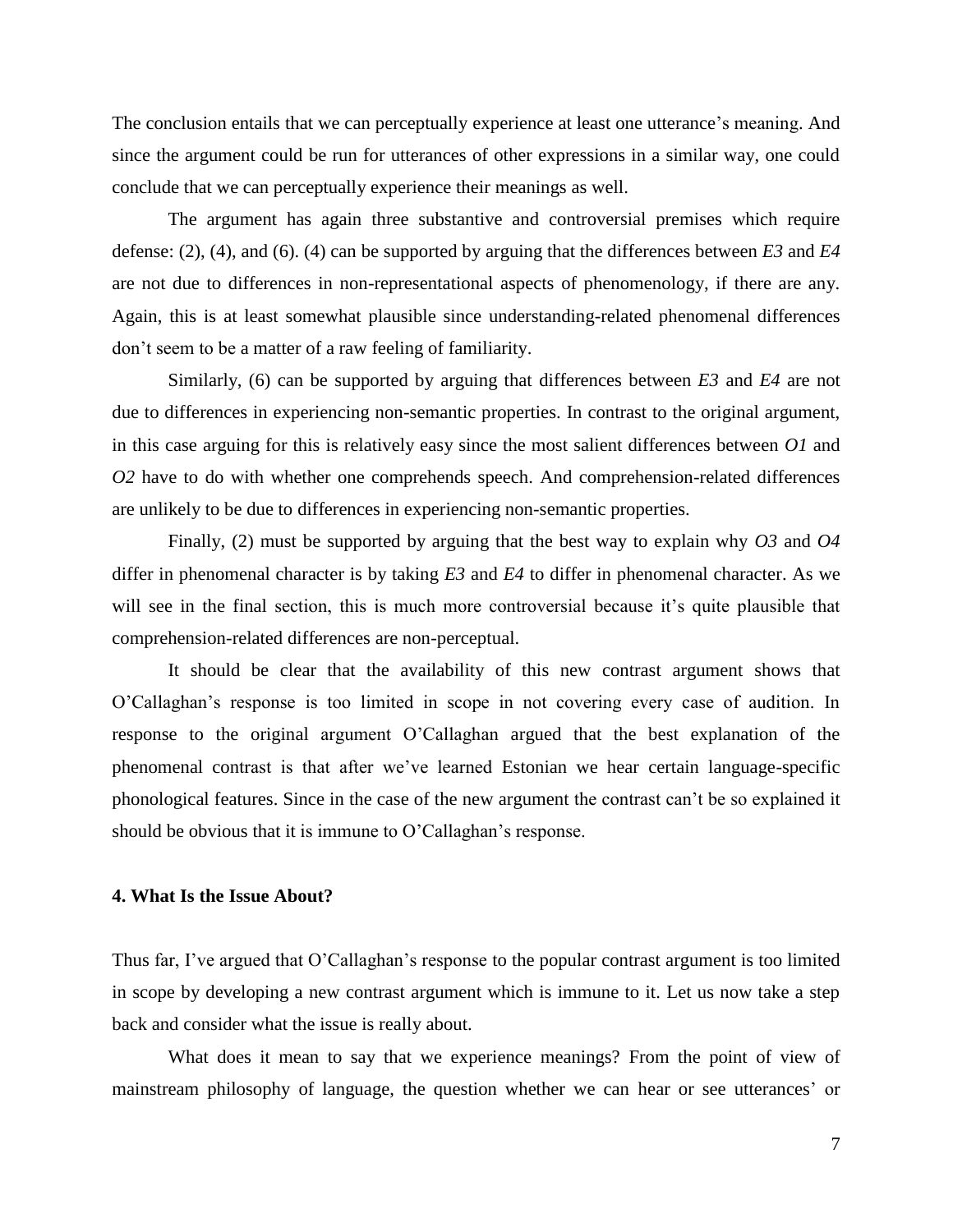inscriptions' meanings is somewhat ill-formed. It is widely agreed that it is *expression types* like sentences which have meanings, not particular acts of uttering/inscribing or produced utterances/inscriptions (Kaplan 1989). An expression type's meaning in a language is what semantically competent speakers have a grasp of. For example, the meaning of 'Bertrand is British' in English is what competent speakers of English have a grasp of. Furthermore, an expression's meaning is what makes it possible for competent speakers to *use* that expression to *speak* that language and perform locutionary speech acts like *saying* something or telling someone to do something.<sup>3</sup> For example, the meaning of 'Bertrand is British' is what makes it possible for competent speakers to use that expression to speak English and say that Bertrand is British. This entails that talk of experiencing utterances' or inscriptions' "meanings" has to be recast in some different terms.

What could it then mean to say that we experience an utterance's or inscription's "meaning"? I think that there are two possibilities as to what's really meant.

First, one could mean that we experience the utterance/inscription as being *used* to *say* something or perform other locutionary speech acts. Suppose you have learnt Estonian and hear an Estonian speaker utter 'Kao minema!' which, as you now know, is synonymous with 'Get lost!' in English. The idea here is that when you hear her utterance of 'Kao minema!' you hear it as having the property of being used to tell someone, perhaps you, to get lost. Call this the *Speech Act* view.

Second, one could mean that what we experience are utterances as being tokens of or as belonging to an expression-type that has a particular meaning. Suppose again you have learnt Estonian and hear an Estonian speaker utter 'Kao minema!'. The idea here is that when you hear an utterance of that sentence you hear it as belonging to an expression-type that has a particular meaning. Call this the *Semantic* view.

These views are genuinely different. One reason is that it's commonly thought that only utterances and inscriptions of sentences can be used to *say* something or perform other locutionary speech acts. For example, you can't use a phrase 'edge of ice' by itself to say something. But then it's unlikely that we would experience an utterance of 'edge of ice' or other such phrases as having the property of being used to say something since all such experiences

 $\overline{a}$ 

 $3$  I'm relying here on Austin's distinction between locutionary speech acts like saying something or telling someone to do something vs. illocutionary speech acts like claiming, predicting, requesting, ordering etc. (Austin 1962).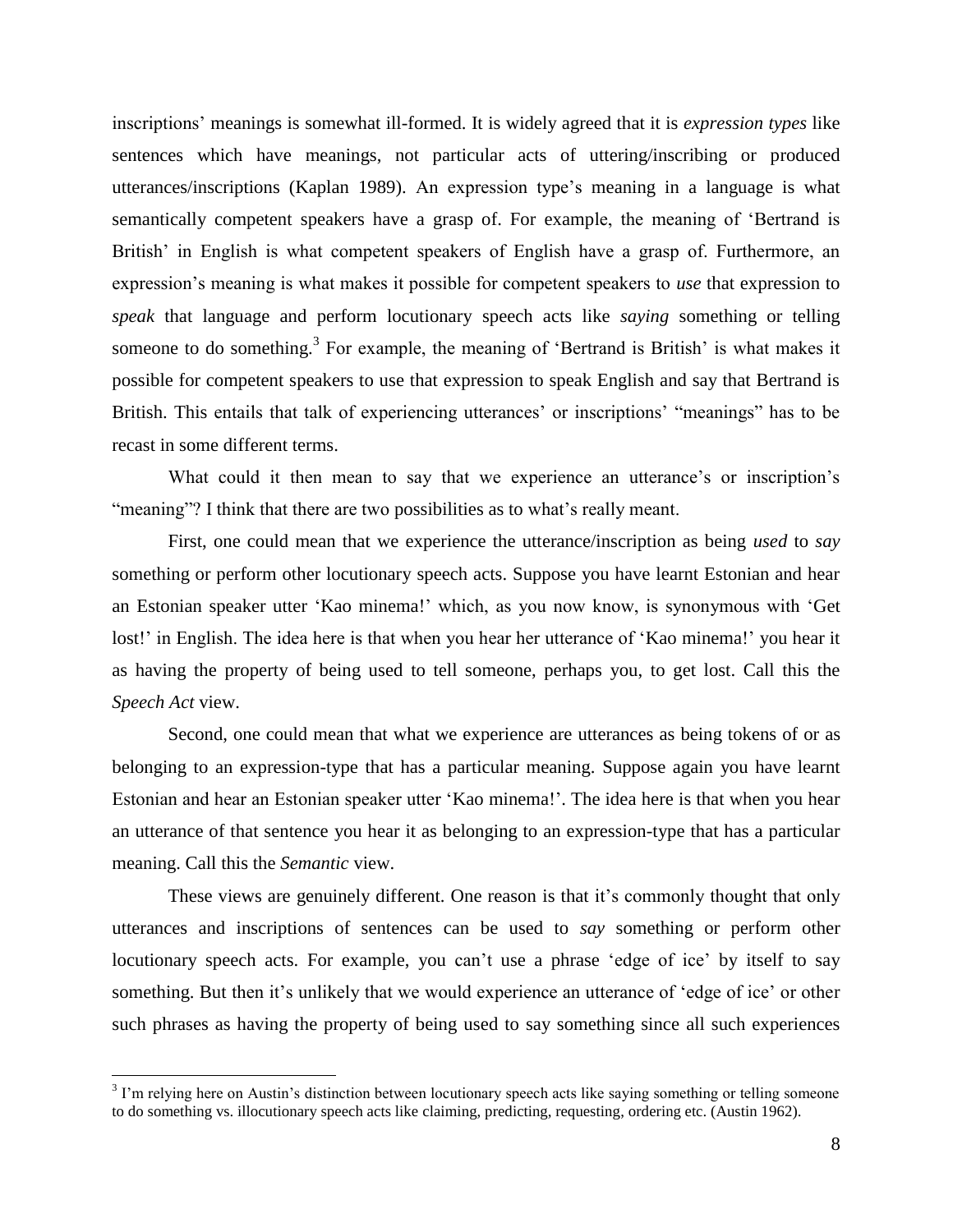would be falsidical.<sup>4</sup> Thus, on the *Speech Act* view we can at best only experience the "meanings" of utterances and inscriptions of *sentences*. In contrast, the *Semantic* view allows that we can also experience the "meanings" of utterances and inscriptions of sub-sentential expressions like words or phrases.

I think that this difference is also enough to show that what the proponents of experiencing meanings have had in mind is the *Semantic* view. Clearly, we can replace 'Kao minema!' in the above argument with an Estonian phrase like 'jäääär' and still get the relevant phenomenal contrast. Thus, I think that the most plausible construal of what's meant by the claim that we experience utterances' or inscriptions' meanings is that we experience them as belonging to expression types that have particular meanings. In the next section I will rely on this improved understanding of what it means to say that we experience meanings to give a general reason to doubt that we do.

## **5. Against Experiencing Meanings**

 $\overline{a}$ 

It is time to look at O'Callaghan direct argument *against* experiencing meanings. He argues as follows. First, he claims that to convincingly show that we experience meanings we need a case where there's a phenomenal contrast between experiencing same sounds or same strings of symbols belonging to expression types with different meanings. Second, he calls into question whether there are any such cases.

Consider *homophones*, expressions which don't differ in pronunciation, but do differ in meaning. For a first example, consider three utterances of 'pole', 'pole' and 'poll' in the sense of a pole for pole vaulting, a place on the surface of Earth at its axis of rotation, and a vote. O'Callaghan claims that your auditory experience of hearing each utterance is clearly the same even if I tell you prior to each utterance which word I'm using and with which of its meanings I use it with. This makes it implausible that you experience them as belonging to a particular expression type with a particular meaning. For another example that goes beyond single word utterances consider utterances of structurally ambiguous sentences like 'Visiting relatives can be

<sup>4</sup> One might object that at least *certain* phrases can also be used to perform speech acts. For example, Robert Stainton has extensively argued that one can use the phrase 'moving pretty fast' to say of a boat that it is moving pretty fast. (Stainton 2006). Even if this is true, it's only some phrases in specific situations that can be used to perform locutionary acts. This suffices to establish the difference between the *Speech Act* view and the *Semantic* view.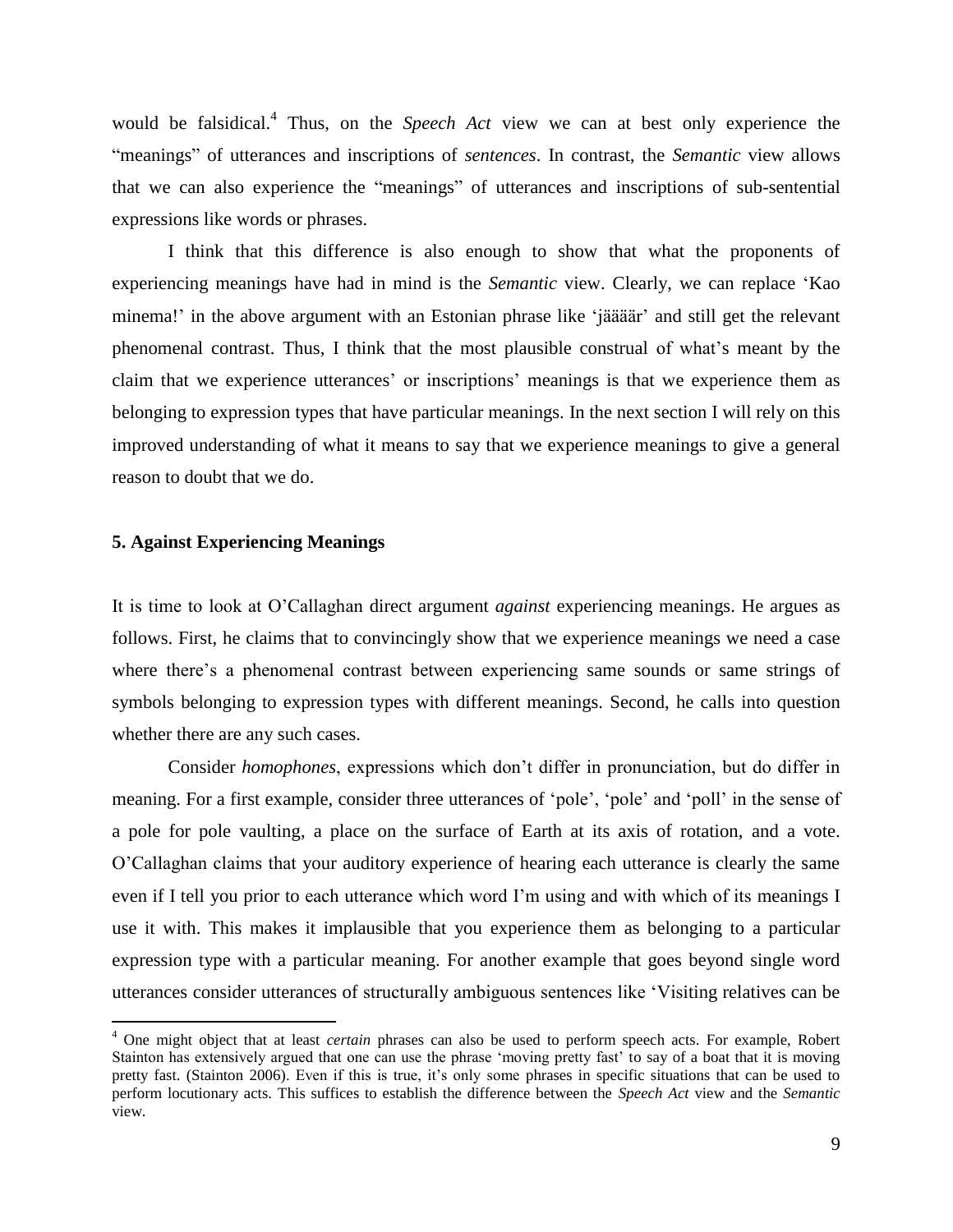boring' or those with scope ambiguities like 'Everyone loves someone'. Again, it's implausible that you experience these as belonging to one or the other particular expression type with a particular meaning.

I think that O'Callaghan's argument against experiencing meanings works. However, I also think that we can bolster it by giving a more general reason to doubt that we experience meanings.

Here's a natural philosophical picture of the steps involved in speech comprehension in a typical case of hearing an utterance of a sentence like 'Get lost!' in a language one is fully competent in. 5 First, you hear some sounds, and, as O'Callaghan argues, plausibly hear them *as* particular phonemes. Second, you hear or otherwise recognize the sounds *as* utterances of particular words and sentences qua expression types. Third, you *employ* your *semantic competence* with the words and sentences qua expression types in a particular language. Finally, you couple this with the knowledge of the speech situation (e. g who the speaker is, location, time, and world of the utterance, addressee etc.) to figure out the locutionary act the speaker performed.<sup>6</sup> For example, in the above case, you first hear the sounds, recognize it as the utterance of the expression type 'Get lost!', employ your semantic competence with 'Get lost!' in English, and then couple it with the knowledge of who the addressee is to figure out that the speaker told x to get lost where  $x =$  the addressee. Furthermore, you perhaps go from there to figure out what illocutionary act the speaker performed in telling x to get lost (e. g. whether she ordered x to get lost, or whether she was being merely ironic etc.) and whether she intended to communicate something else (e. g. that he is not welcome).

If we don't experience meanings then the above picture is complete. However, if we experience meanings then the above picture includes a further step. Namely, your employment of semantic competence has to also cognitively penetrate your auditory experience, causing you to hear the sounds as utterances of particular words and sentences qua expression types which have *particular meanings*.

 $\overline{a}$ 

<sup>&</sup>lt;sup>5</sup> This is intended as a rational reconstruction of the steps involved, analogously to Grice's famous reconstruction of the inferential process in calculating implicatures (Grice 1989). Thus, it is at the level of task-analysis, if you will, and leaves open how this is computationally implemented. For example, the picture is neutral on whether the steps are carried out serially or in parallel.

 $6$  Of course, this only happens when you hear a sentence, not a sub-sentential expression.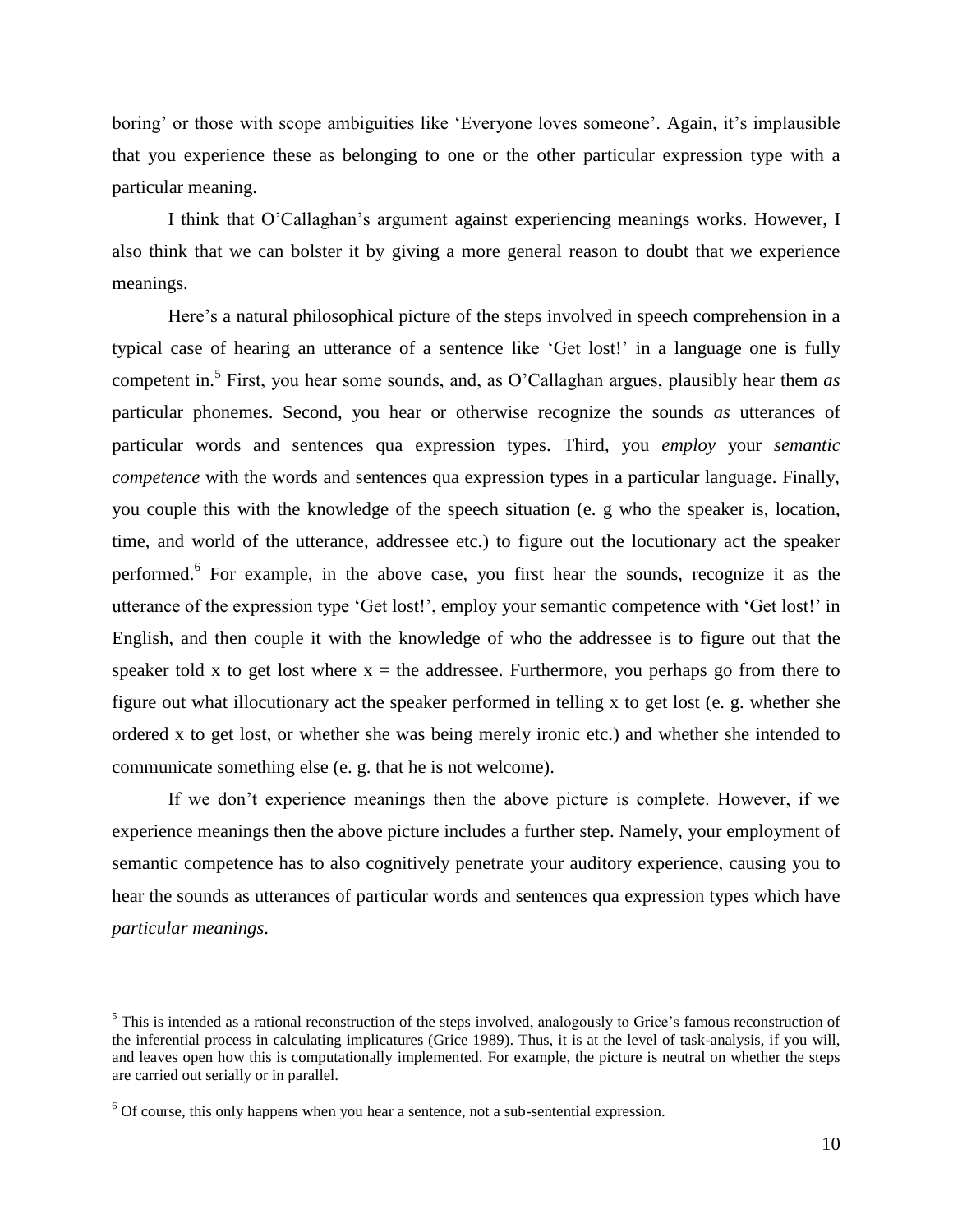Now, notice that the employment of semantic competence already suffices for speech comprehension which means that postulating the further step involving cognitive penetration is idle as far as explaining comprehension. I think that this shows that we need other reasons to postulate it. The only other such reason seems to be that it explains the phenomenal contrast in the case of our new argument. It follows that if we could explain the contrast differently, it would be reasonable to conclude that we don't experience meanings.<sup>7</sup>

#### **6. Dissolving the Dilemma**

 $\overline{a}$ 

What we've done thus far leaves us with an apparent dilemma. On the one hand we have a new contrast argument in favor of experiencing meanings that is immune to O'Callaghan's response. However, on the other hand we also have good reasons to doubt that we experience meanings. In this section I will dissolve the dilemma by arguing that the new phenomenal contrast is best explained by appealing to our employment of semantic competence which has itself either sensory phenomenal accompaniments or a distinctive cognitive phenomenology.

The new contrast argument started with the following pair of situations: in *S3* you have acquired phonological competence with Estonian, but not semantic competence and have the perceptual experience of hearing an Estonian speaker utter the sentence 'Kao minema!'; in *S4* you've acquired full competence including semantic competence and have the perceptual experience of hearing the same speaker utter the same sentence. It seems evident that the overall experience *O3* had in *S3* of which the perceptual experience *E3* is a part and the overall experience *O4* had in *S4* of which the perceptual experience *E4* is a part differ in phenomenal character. And this cries out for an explanation.

 $<sup>7</sup>$  Here's a worry about this argument. Consider the following "doxastic" picture of kind classification. First, you see</sup> an object and its low-level properties like color and shape. Second, you access your background belief to the effect that an object with such and such color and shape properties belongs to a particular kind. Third, you infer from seeing the object and its low-level properties together with the background belief that this particular object belongs to the relevant kind. Above I claimed that the fact that employment of semantic competence is sufficient for speech comprehension shows that we need other reasons to think that it further penetrates your auditory experience causing you to experience meanings. Do I think that the fact that in the present case drawing the inference suffices for kind classification also shows that we need other reasons to think that the inference further penetrates the experience, causing you to experience kind properties? Yes, that's exactly what I think. However, I also think that the doxastic picture is falsified by other considerations. For discussion of the doxastic picture and alternatives see Bayne 2009: 395-396, Reiland 2015. Thanks to Dan Cavedon-Taylor for pressing me to clarify this.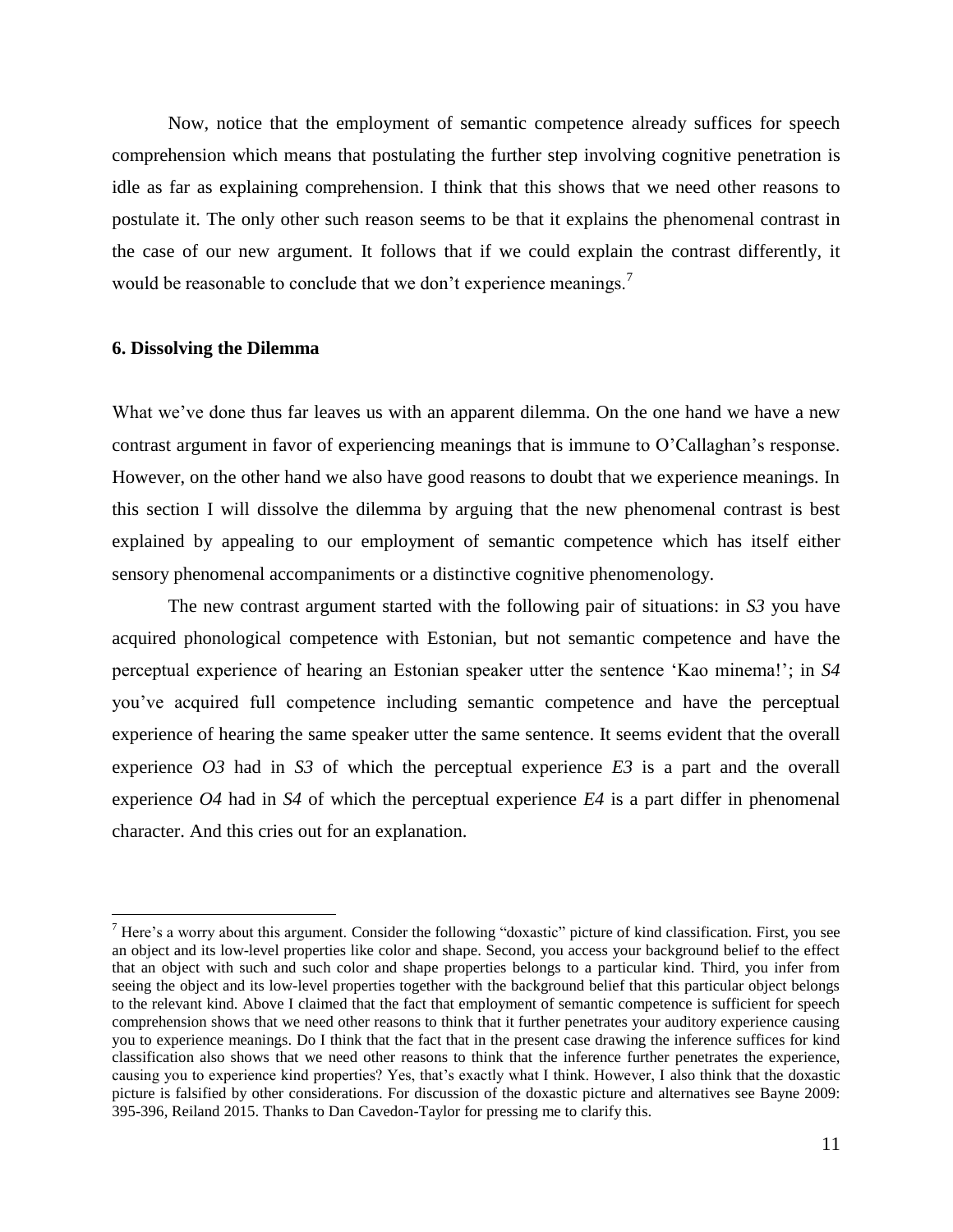It's clear that *O3* and *O4* differ in that *O4* has a part, your employment of semantic competence that *O3* lacks. Furthermore, it's also clear that the fact that only *O4* involves your employment of semantic competence is the reason why it has a richer phenomenal character. Why is this?

I think the most obvious explanation is that the employment of semantic competence leads to a richer phenomenal character simply because it has *itself* a phenomenology. There are two different ways to defend this idea, both familiar from the debate over cognitive phenomenology. On the more conservative view, we could say that the employment of semantic competence comes with sensory phenomenal accompaniments like a feeling of familiarity or some sort of imagery (Robinson 2005, Tye&Wright 2011). On the more liberal view we could say that the employment of semantic competence has itself a distinctive cognitive phenomenology (Chudnoff 2015, Siewert 2011). And it doesn't matter here which view is right since both allow that the employment of semantic competence has itself a phenomenology.

Now, contrast this explanation with the explanation in terms of experiencing meanings. On the former explanation the phenomenal contrast is taken to be due to the fact that employment of semantic competence has itself a phenomenology. On the explanation in terms of experiencing meanings, it's taken to be due to the supposed fact that the employment of semantic competence cognitively penetrates the perceptual experience, leading to an experience of meanings with the accompanying sensory-perceptual phenomenology. It should be clear that the first explanation is considerably more parsimonious since it doesn't introduce otherwise explanatorily idle cognitive penetration. Thus, absent any reason to resist it should be the default one.

Is there any reason to resist the first explanation? It looks like the only way to resist it is by giving us reasons to doubt that that employment of semantic competence comes with sensory phenomenal accompaniments or a distinctive cognitive phenomenology. However, such wholesale doubt is hard to justify. After all, even those who fight tooth and nail against cognitive phenomenology all allow that cognitive states have sensory phenomenal accompaniments of the sort we've mentioned (Robinson 2005, Tye&Wright 2011).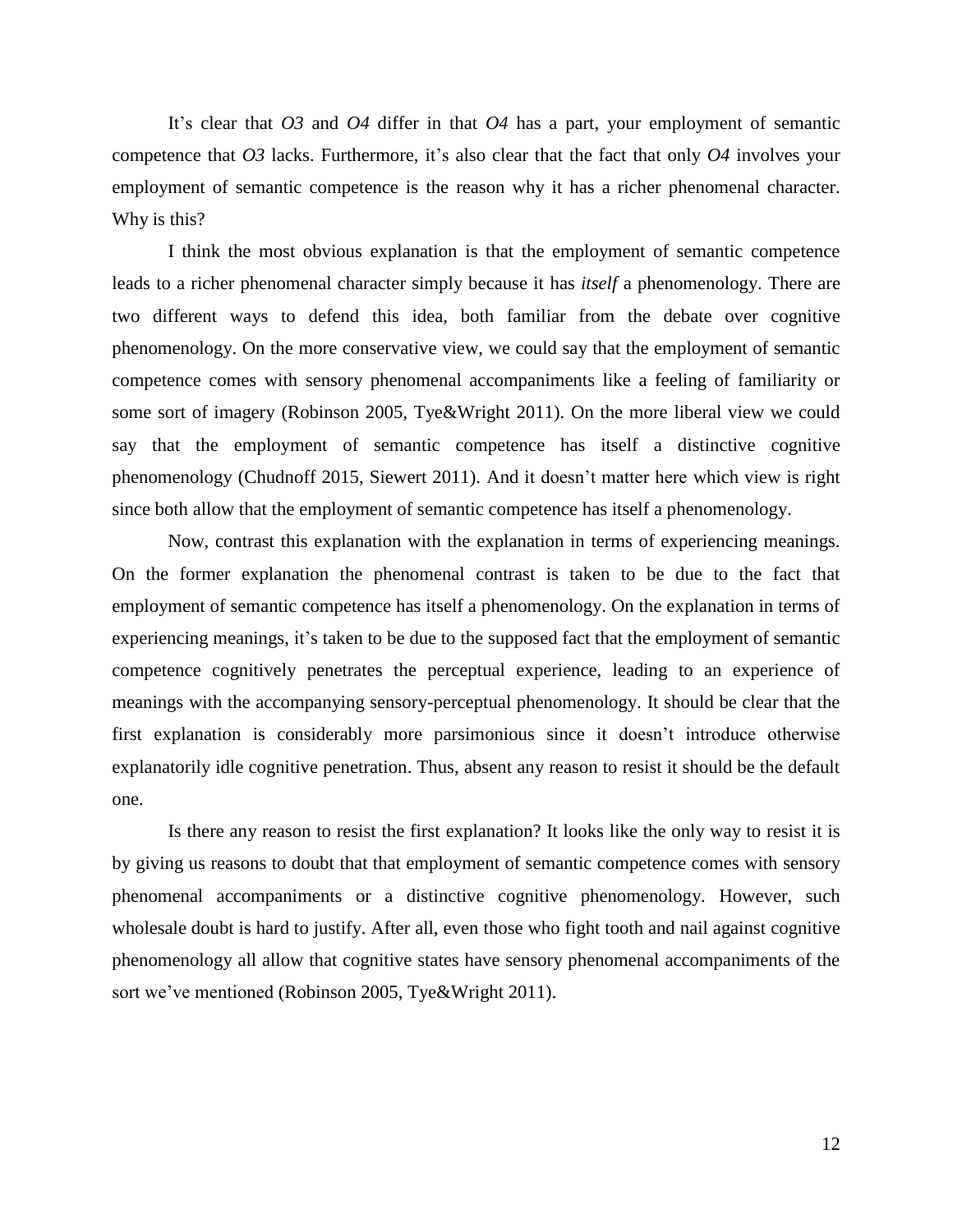The upshot is that even the new contrast argument ultimately fails to establish that we experience meanings. Given that we've also shown that there are good reasons to doubt that we do experience meanings, it's reasonable to conclude that we don't. <sup>8</sup>

## **References**

 $\overline{a}$ 

**Austin**, J. L. 1962. *How To Do Things With Words*. Cambridge: Harvard University Press

**Bayne**, T. 2009. "Perception and the Reach of Phenomenal Content". *Philosophical Quarterly*, 236, pp. 385-404

**Briscoe**, R. 2015. "Cognitive Penetration and the Reach of Phenomenal Content". Forthcoming in *The Cognitive Penetrability of Perception: New Philosophical Perspectives*. Ed. A. Raftopoulos, J. Zeimbekis

**Brogaard**, B. 2013. "Do We Perceive Natural Kind Properties". *Philosophical Studies* 162, pp. 35-42

**Chudnoff**, E. 2015. *Cognitive Phenomenology*. London: Routledge

**Grice**, P. 1989 (1975). "Logic and Conversation". *Studies in the Way of Words*. Harvard: Harvard University Press, pp. 22-40

**Kaplan**, D. 1989. "Demonstratives". *Themes from Kaplan*. Ed. Joseph Almog, John Perry, Howard Wettstein. Oxford: Oxford University Press, pp. 481-563

**Nanay**, B. 2011. "Do We Perceive Apples as Edible?". *Pacific Philosophical Quarterly*, 92, pp. 305-322

**O'Callaghan**, C. 2010. "Experiencing Speech". *Philosophical Issues*, 20, pp. 305-332

**O'Callaghan**, C. 2011. "Against Hearing Meanings". *Philosophical Quarterly*, 245, pp. 783-807

**Price**, R. 2009. "Aspect-Switching and Visual Phenomenal Character". *Philosophical Quarterly*, 236, pp. 508-518

**Reiland**, I. 2014. "On Experiencing High-Level Properties". *American Philosophical Quarterly*, 51, pp. 177-187

**Reiland**, I. 2015. "Experience, Seemings, and Evidence". Forthcoming in *Pacific Philosophical Quarterly*

<sup>&</sup>lt;sup>8</sup> I would like to thank Mark Schroeder, Casey O'Callaghan, Dan Cavedon-Tayor, and two anonymous referees for this journal for helpful comments and/or discussion.